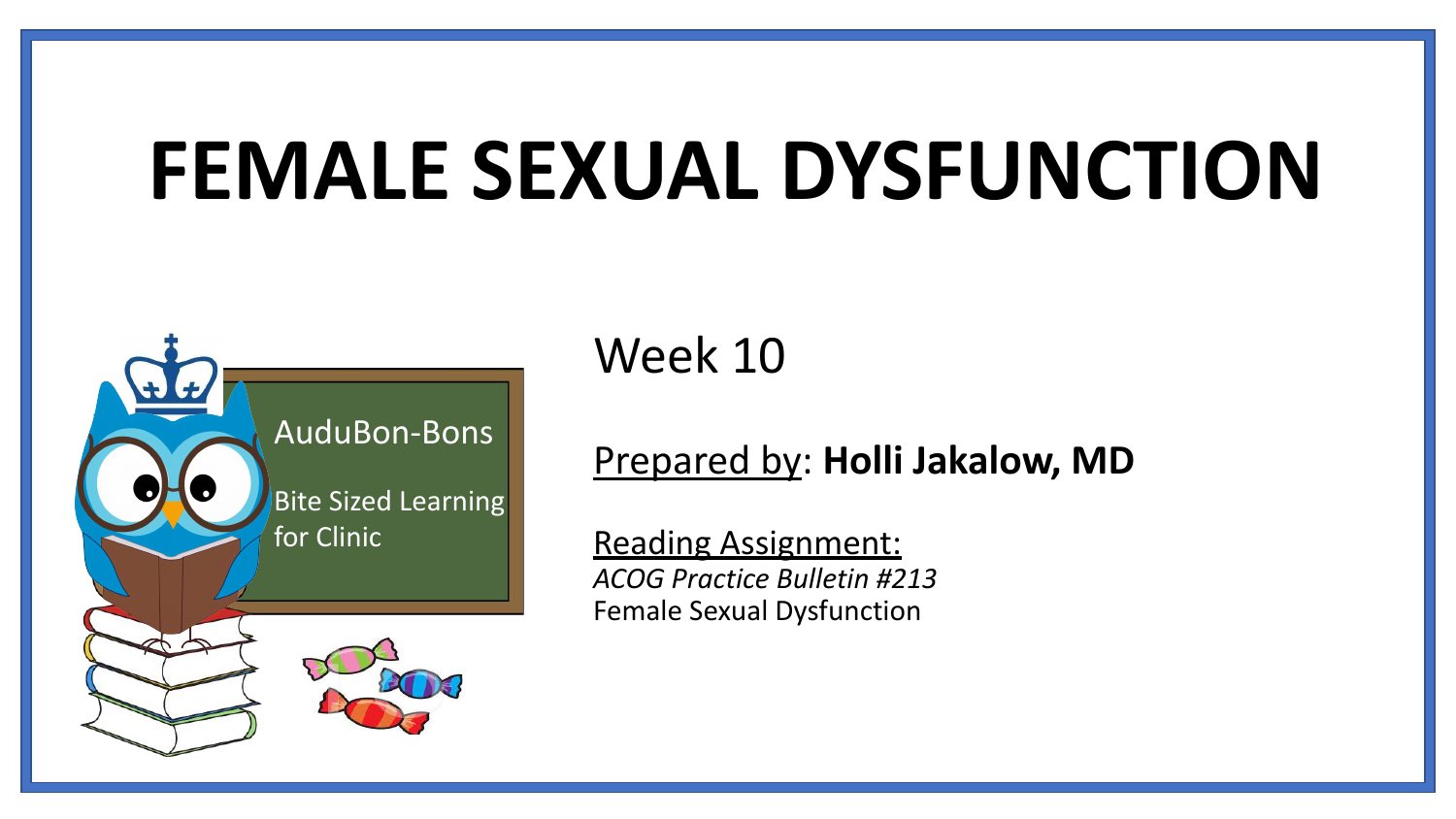# LEARNING OBJECTIVES

- To understand the female sexual response
- To be able to diagnose the different types of female sexual dysfunction
- To be able to perform the initial evaluation of possible female sexual dysfunction

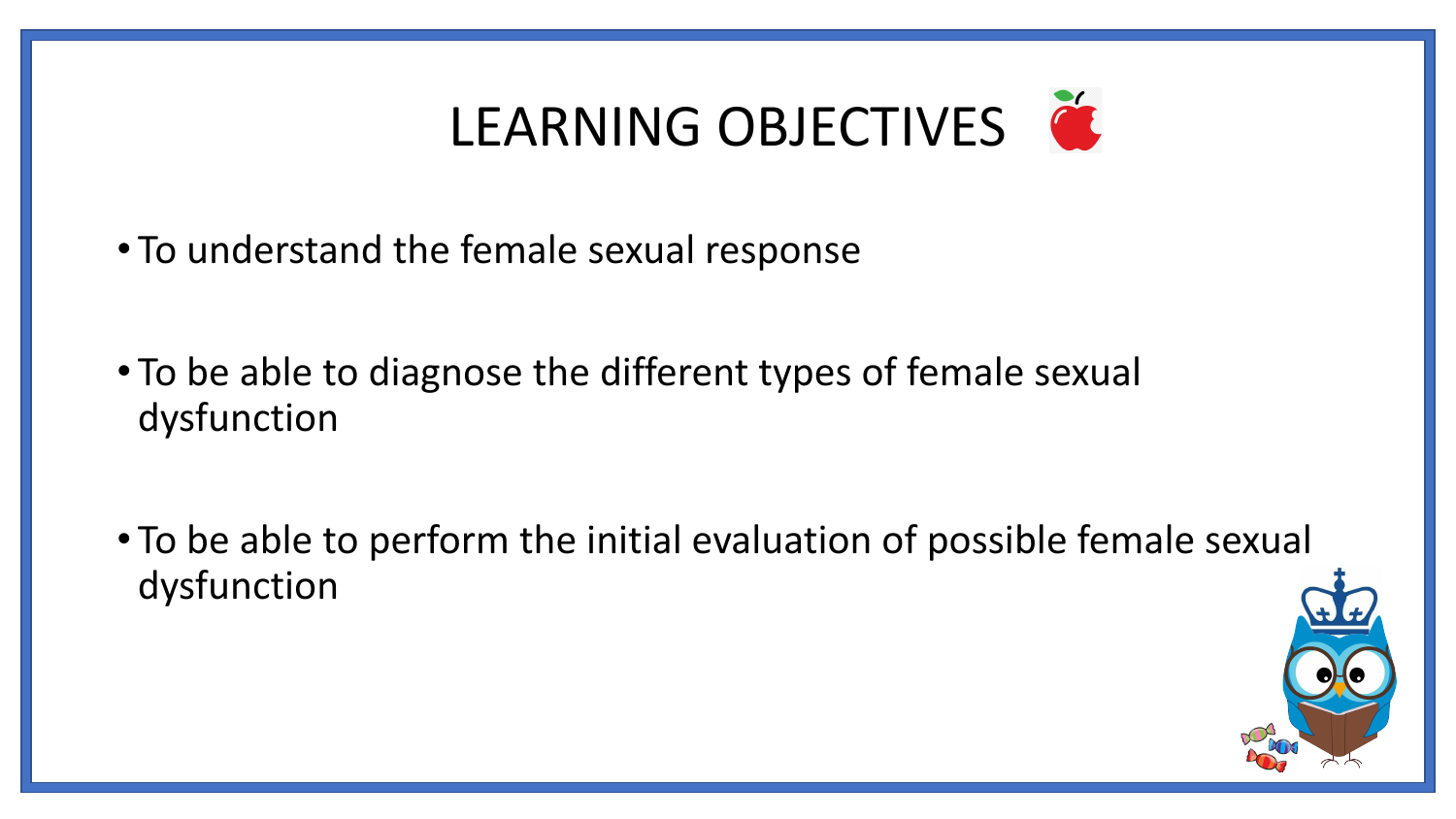## CASE VIGNETTE

• Ms. Pine, a 51 y.o. G3P2012 woman presents because she has felt decreased sexual desire.

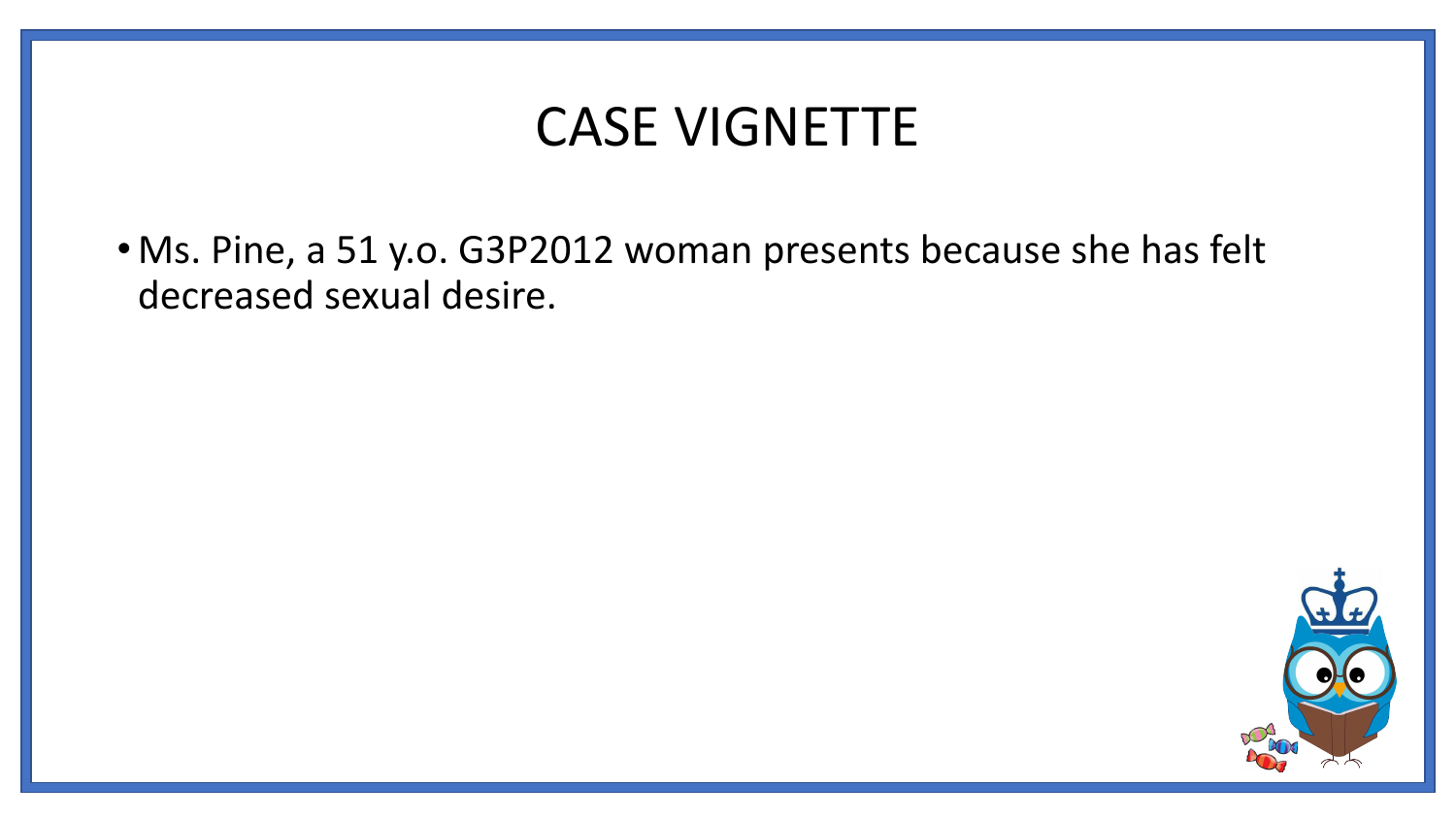## FOCUSED HISTORY

#### **What elements of the patient's history are most relevant?**

- **• PMH:** HTN
- **• PSH:** D&C for 1TM VTOP
- **• POBH:** G3P2012: SVD x2; 1TM VTOP x1
- **• PGYNH: Achieved menopause at age 50. Denies PMB. Denies history of STIs or abnormal paps. Up to date on pap. Sexually active with mutually monogamous male partner. Denies history of fibroids or cysts.**
- **• MEDS:** Lisinopril
- **• All:** Sulfa hives
- **• FH:** Mother with HTN, Father with HLD, HTN, DM
- **• SH:** Denies tob, drug, etoh use. Denies IPV. Works as an elementary school teacher. Accepts blood products

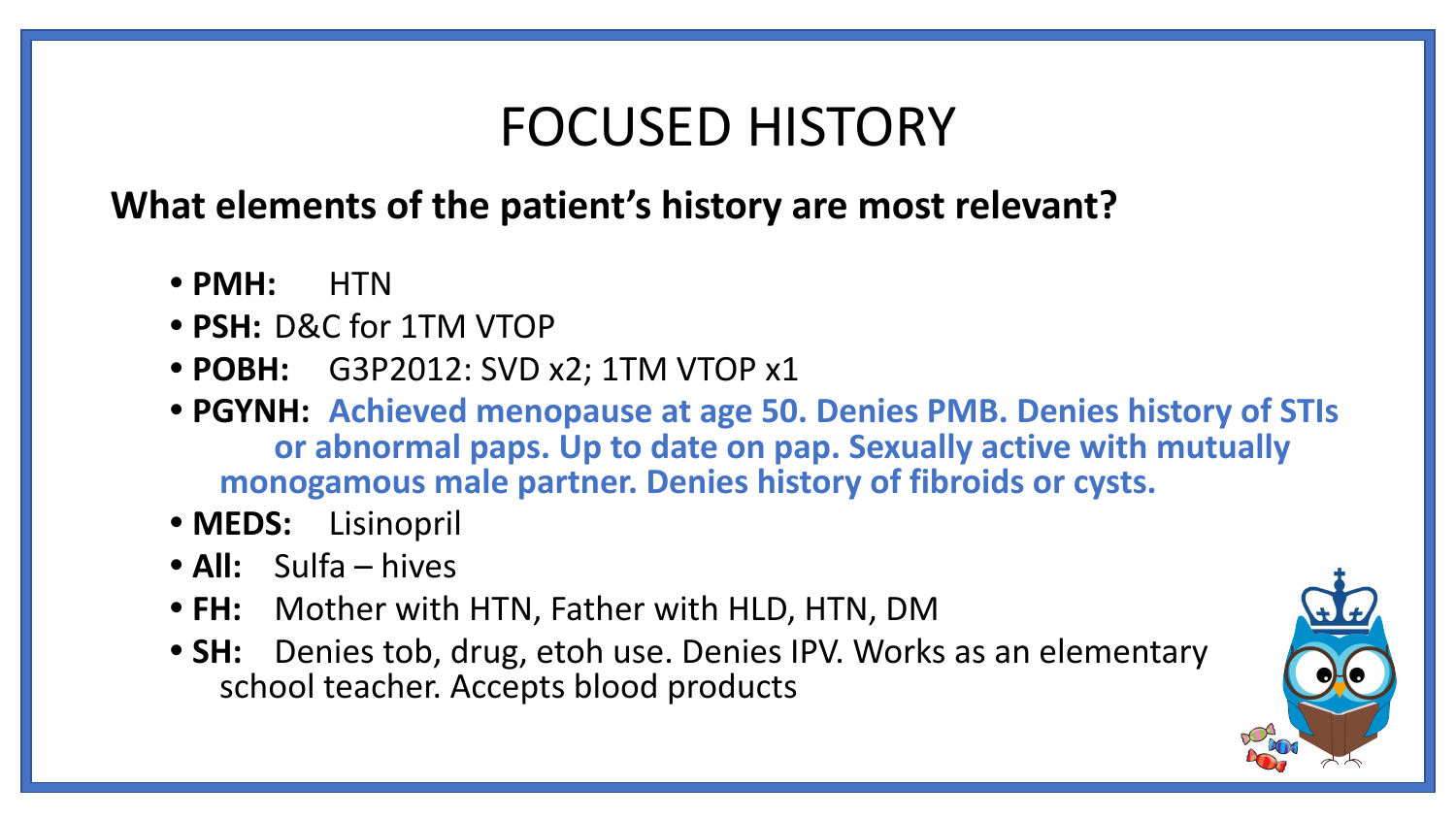## PERTINENT PHYSICAL EXAM FINDINGS

**What elements of the patient's physical exam are most relevant?**

- **•General:** Well appearing woman, VSS
- **• CV:** RRR
- **• Resp:** CTAB
- Abd: Soft, ND, NT, no rebound or guarding
- **• Vulva: Normal external female genitalia. No lesions.**
- **• Vagina: Mildly atrophic mucosa**
- **• Cervix: Multiparous cervix. No lesions. No bleeding. No CMT**
- **•Uterus: NT. Anteverted. No masses**
- **•Adnexae: NT. No masses palpable**

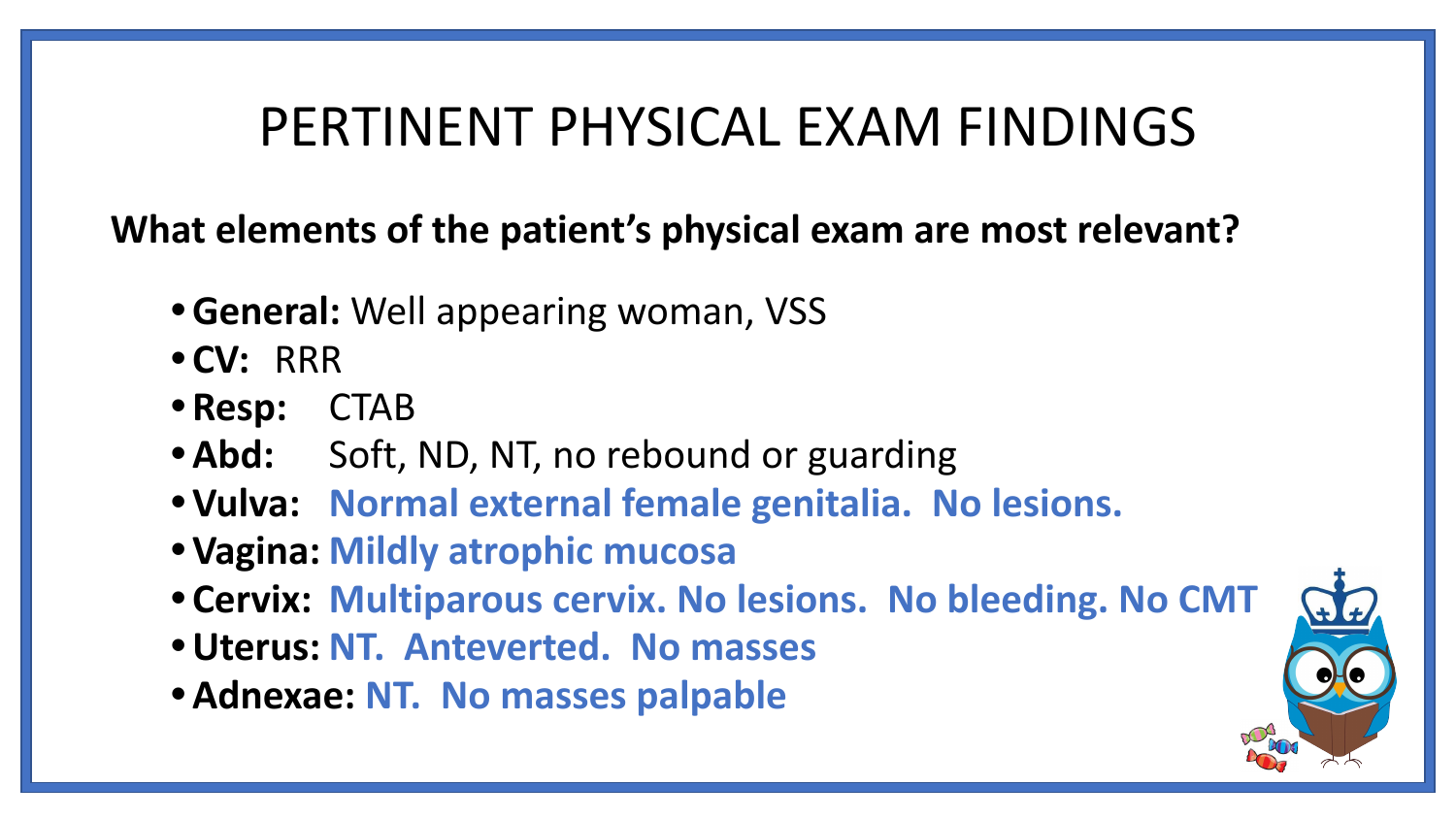## FEMALE SEXUAL RESPONSE



Figure 1. Female sexual response. The circular sexual response cycle shows overlapping phases of variable order. Reasons or motivations for sex are numerous, and sexual desire or drive may or may not be present at the outset but reached after the brain has processed sexual signals as sexual arousal, which conflates with sexual desire. The latter creates an urge for increased arousal, allowing acceptance of increasingly intense sexual stimulation. (Basson R. Sexuality and sexual disorders. Clin Update Womens Health Care 2014;XIII(2);1-108. Available at: https://www.clinicalupdates.org/viewissue.cfm? issue=cuwhc-v13n2. Retrieved February 22,  $2019.$ 

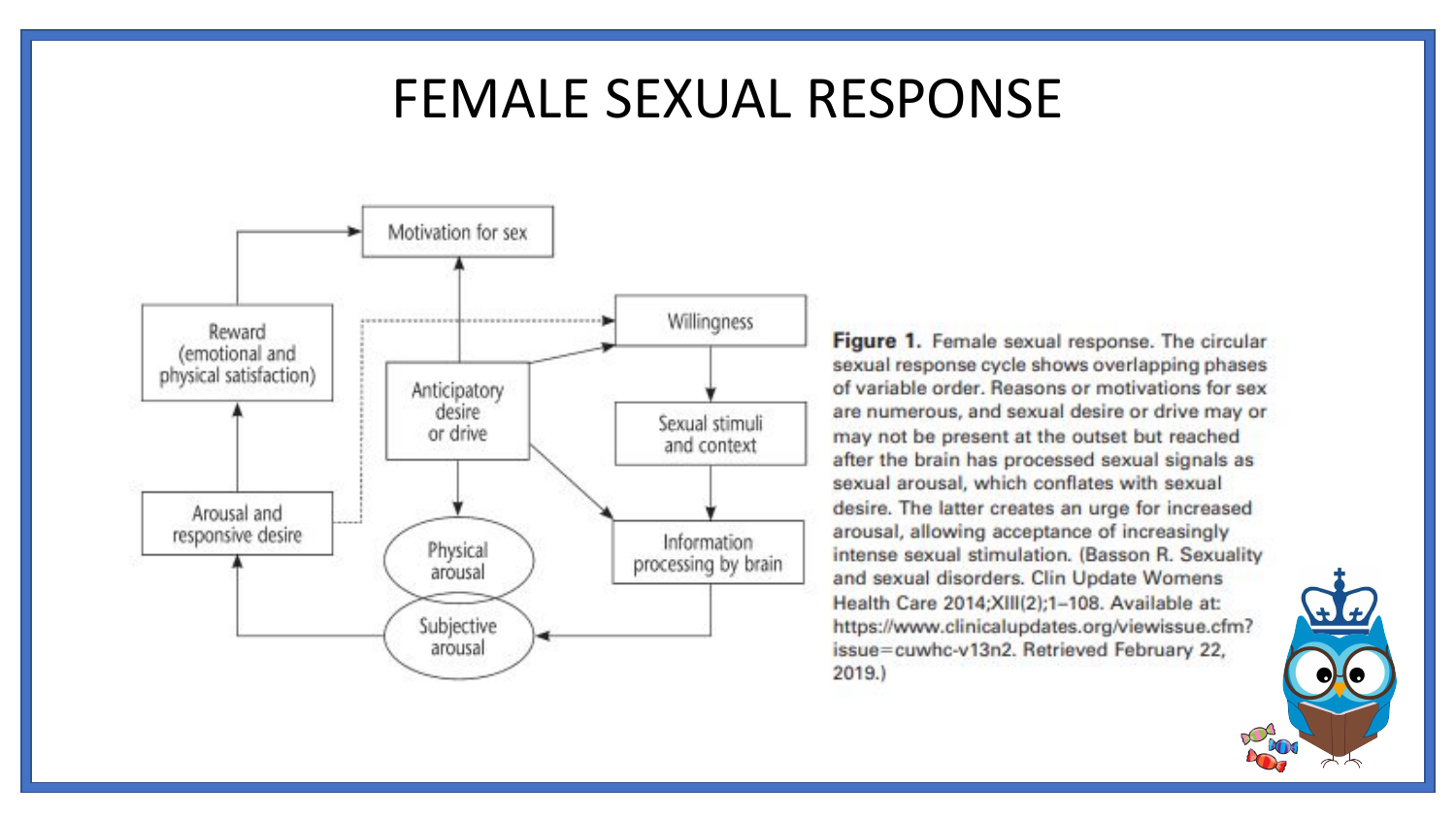## FEMALE SEXUAL DYSFUNCTION

#### **What is the prevalence of female sexual dysfunction?**

- 43% of American women report experiencing sexual problems
	- 12 consider it to be so bothersome that it leads to personal distress
	- Increases through middle age with peak of 15% among women aged 45-64 years

#### **What are some of the common etiologies and risk factors?**

**Box 1. Common Etiologies and Risk Factors for Female Sexual Dysfunction** 

Anxiety disorder **Diabetes** Depression Female genital mutilation Genitourinary syndrome of menopause History of sexual abuse Hypertension Hysterectomy Intimate partner violence Medications (psychotropic medications [selective serotonin reuptake inhibitors], antihypertensives, histamine blockers, hormonal medications) Negative sexual attitudes Neurologic disease Personality traits of perfectionism and self-dislike Postpartum period • Breastfeeding · Obstetric trauma Premature ovarian failure Psychologic sequelae of gynecologic cancer and breast cancer Relationship discord Stress-emotional or environmental Stress urinary incontinence Substance use disorder

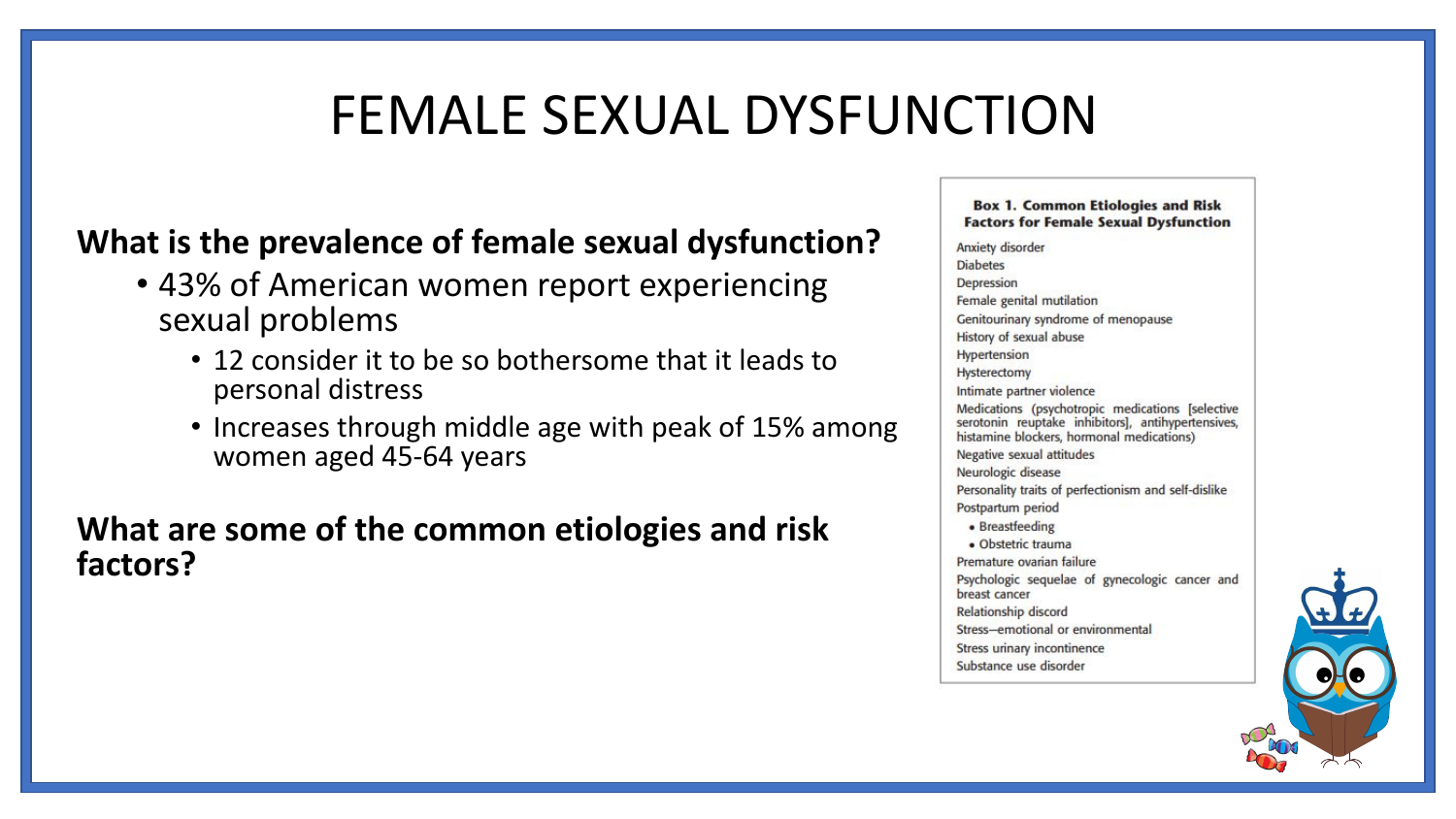## TYPES OF SEXUAL DYSFUNCTION

#### Table 1. Diagnostic and Statistical Manual of Mental Disorders, Fifth Edition, Criteria for Female **Sexual Dysfunction**

| Disorder                                                                       | Definition                                                                                                                                                                                                                                                                                                                                                                            |
|--------------------------------------------------------------------------------|---------------------------------------------------------------------------------------------------------------------------------------------------------------------------------------------------------------------------------------------------------------------------------------------------------------------------------------------------------------------------------------|
| Female sexual interest/arousal disorder                                        | A lack of, or significant decrease in, at least three of the following:                                                                                                                                                                                                                                                                                                               |
|                                                                                | • interest in sexual activity                                                                                                                                                                                                                                                                                                                                                         |
|                                                                                | • sexual or erotic thoughts or fantasies                                                                                                                                                                                                                                                                                                                                              |
|                                                                                | • initiation of sexual activity and responsiveness to a partner's<br><i>initiation</i>                                                                                                                                                                                                                                                                                                |
|                                                                                | • excitement or pleasure during all or almost all sexual activity                                                                                                                                                                                                                                                                                                                     |
|                                                                                | · interest or arousal in response to internal or external sexual or<br>erotic cues (eg, written, verbal, visual)                                                                                                                                                                                                                                                                      |
|                                                                                | · genital or nongenital sensations during sexual activity in<br>almost all or all sexual encounters                                                                                                                                                                                                                                                                                   |
|                                                                                | Symptoms have persisted for a minimum of 6 months and cause<br>clinically significant distress in the individual.                                                                                                                                                                                                                                                                     |
| Female orgasmic disorder                                                       | Marked delay in, marked infrequency of, or absence of orgasm, or<br>markedly reduced intensity of orgasmic sensations, in almost all or<br>all occasions of sexual activity. Symptoms have persisted for<br>a minimum of 6 months and cause clinically significant distress in<br>the individual.                                                                                     |
| Genito-pelvic pain/penetration disorder                                        | The persistent or recurrent presence of one or more of the<br>following symptoms:                                                                                                                                                                                                                                                                                                     |
|                                                                                | · difficulty having intercourse                                                                                                                                                                                                                                                                                                                                                       |
|                                                                                | • marked vulvovaginal or pelvic pain during intercourse or<br>penetration attempts                                                                                                                                                                                                                                                                                                    |
|                                                                                | · marked fear or anxiety about vulvovaginal or pelvic pain<br>anticipating, during, or resulting from vaginal penetration<br>. marked tensing or tightening of the pelvic floor muscles<br>during attempted vaginal penetration                                                                                                                                                       |
|                                                                                | Symptoms have persisted for a minimum of 6 months and cause<br>clinically significant distress in the individual."                                                                                                                                                                                                                                                                    |
| Substance/medication-induced sexual<br>dysfunction                             | A disturbance in sexual function that has a temporal relationship<br>with substance/medication initiation, dose increase, or substance/<br>medication discontinuation and causes clinically significant<br>distress in the individual. <sup>1</sup>                                                                                                                                   |
| Other specified sexual dysfunction and other<br>unspecified sexual dysfunction | Distressing symptoms characteristic of a sexual dysfunction that<br>do not meet the criteria of one of the defined categories. The<br>major distinction between other specified sexual dysfunction and<br>other unspecified sexual dysfunction is whether the clinician<br>specifies the reason that the symptoms described do not meet the<br>criteria for one of the other classes. |

\*A diagnosis of a sexual dysfunction disorder can be made only if the sexual dysfunction is not better explained by a nonsexual mental disorder or as a consequence of severe relationship distress (eg, partner violence) or other significant stressors and is not due to the effects of a substance or medication or another medical condition.

<sup>†</sup>The disturbance is not better explained by an independent sexual dysfunction disorder. Evidence that suggests a nonsubstance/ medication-induced sexual disorder includes a history of an independent sexual dysfunction disorder, symptoms that precede<br>the onset of substance or medication use, or symptoms that persist for at least 1 month after cessa severe intoxication.

Data from American Psychiatric Association. Diagnostic and statistical manual of mental disorders. 5th ed. Arlington (VA): APA; 2013.

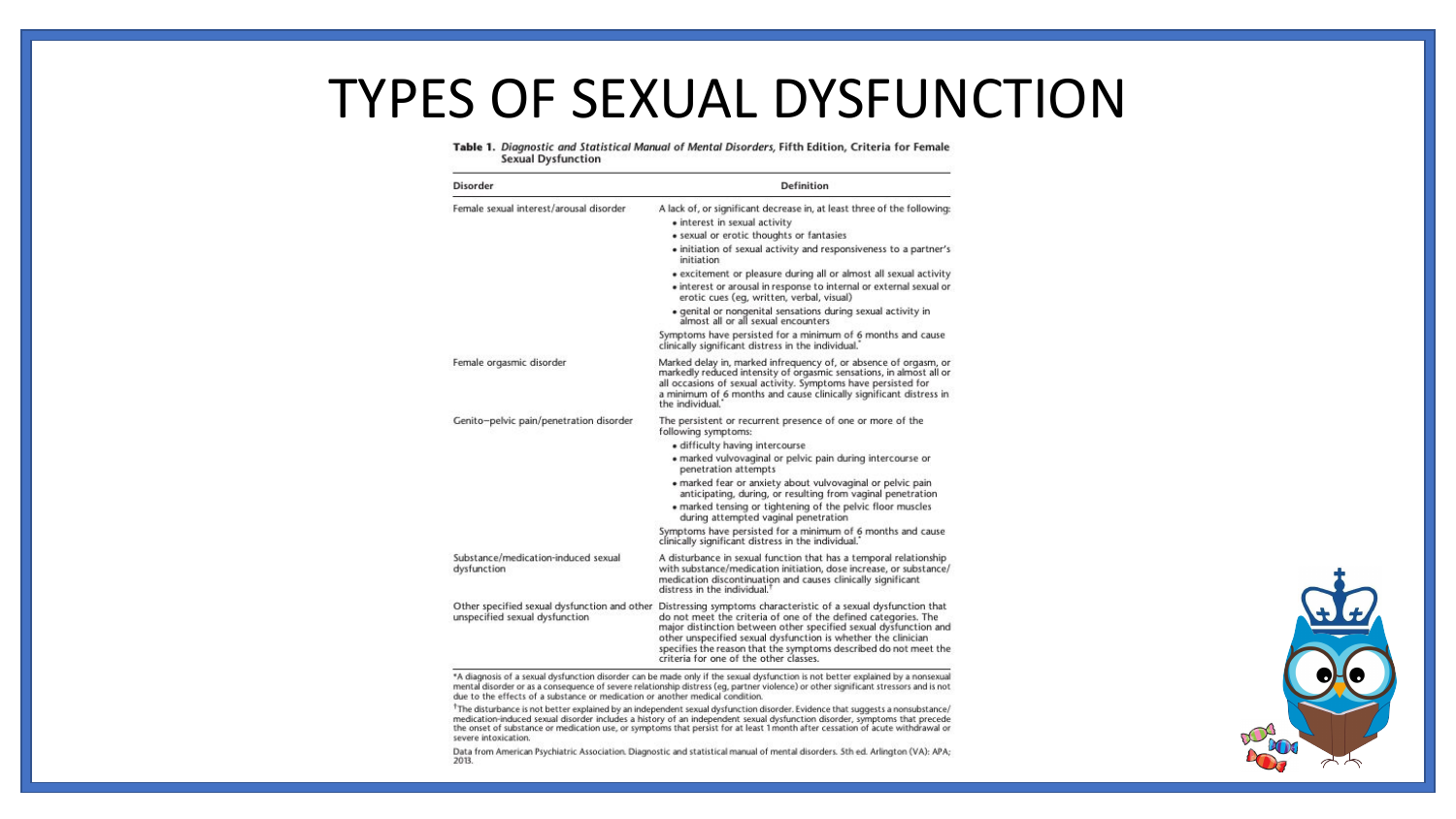## EVALUATION OF FEMALE SEXUAL DYSFUNCTION

#### **How should patients be screened?**

- **• Initiate a clinical discussion of sexual function during routine care visits**
	- Validated self-report checklist
	- *• OR* Generalized statement by provider followed by close-ended question followed by open-ended question
		- "Many women experience concerns about sex. Are you experiencing any issues? What is concerning you?"
	- *• OR* Broad, open-ended questions during routine history gathering

#### **What is the initial evaluation?**

- Comprehensive history and physical examination
- Laboratory testing if undiagnosed medical etiology is suspected

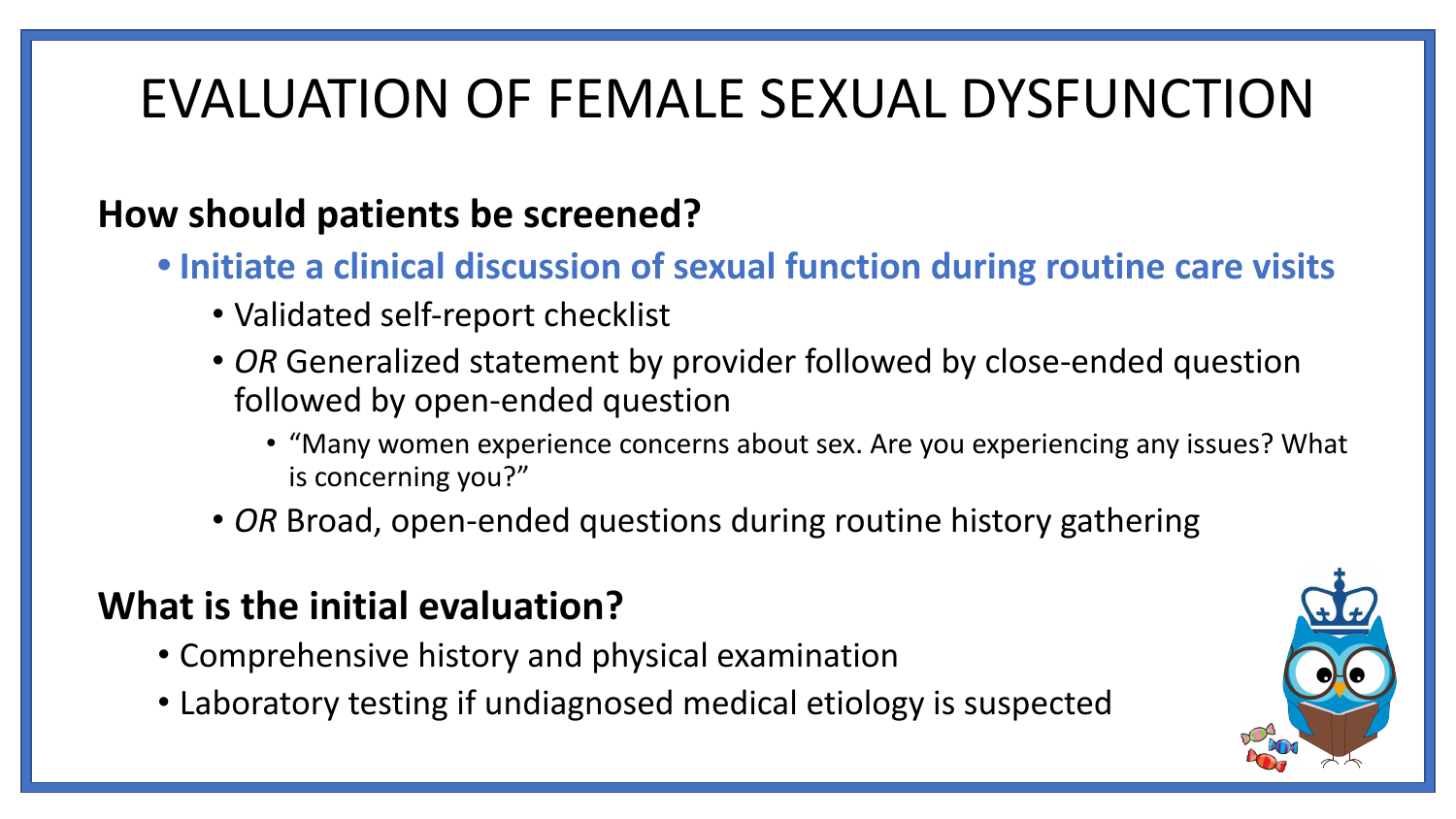## DIAGNOSIS OF FEMALE SEXUAL DYSFUNCTION

### **How do you confirm the diagnosis?**

- Symptoms persist for at least 6 months
	- Except in the case of substance/medication-induced sexual dysfunction
- Symptoms are sufficient to result in significant personal distress
- Symptoms are not better explained by a nonsexual mental health disorder, a medical condition, severe relationship distress, or other significant life stressors, or the effects of a substance of medication (except in the case of substance/medication-induced sexual dysfunction)
- Patients often experience more than one type of female sexual dysfunction

**If a patient's sexual function symptoms do not meet diagnostic criteria do you still evaluate her and offer treatment?** 



**• YES!**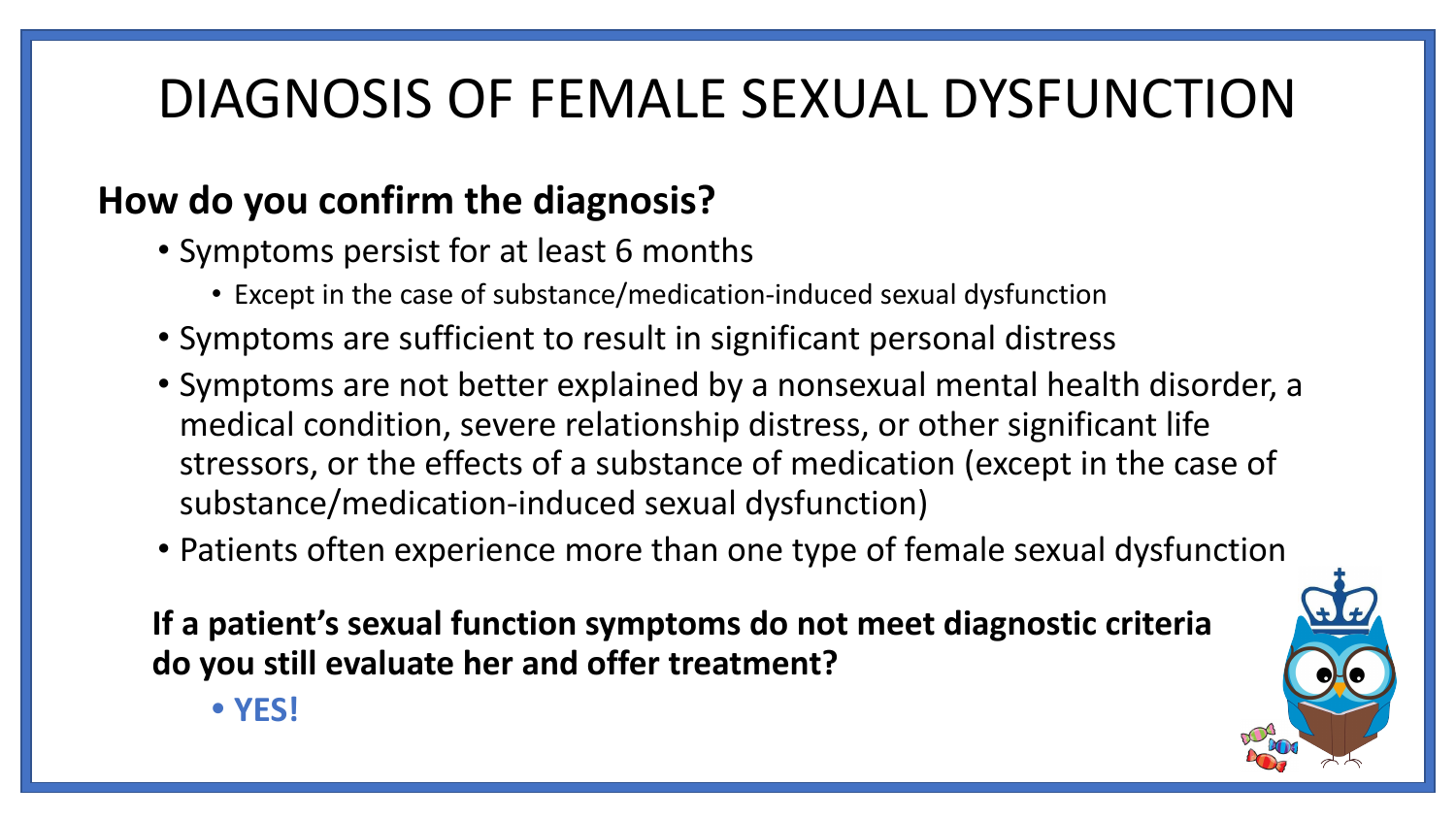## TREATMENT OPTIONS

**What is the preferred treatment for female sexual dysfunction due to genitourinary syndrome of menopause?** 

• Low-dose vaginal estrogen therapy

**Is systemic DHEA recommended for treatment of women with sexual interest/arousal disorders?** 

• No

#### **What non-pharmacologic interventions can be used?**

• Psychologic interventions, including sexual skills training, cognitive behavioral therapy (with or without pharmacotherapy), mindfulness-based therapy, and couples therapy

**If a patient's symptoms do not meet diagnostic criteria, could she still benefit from evaluation and treatment?** 



**• Yes!**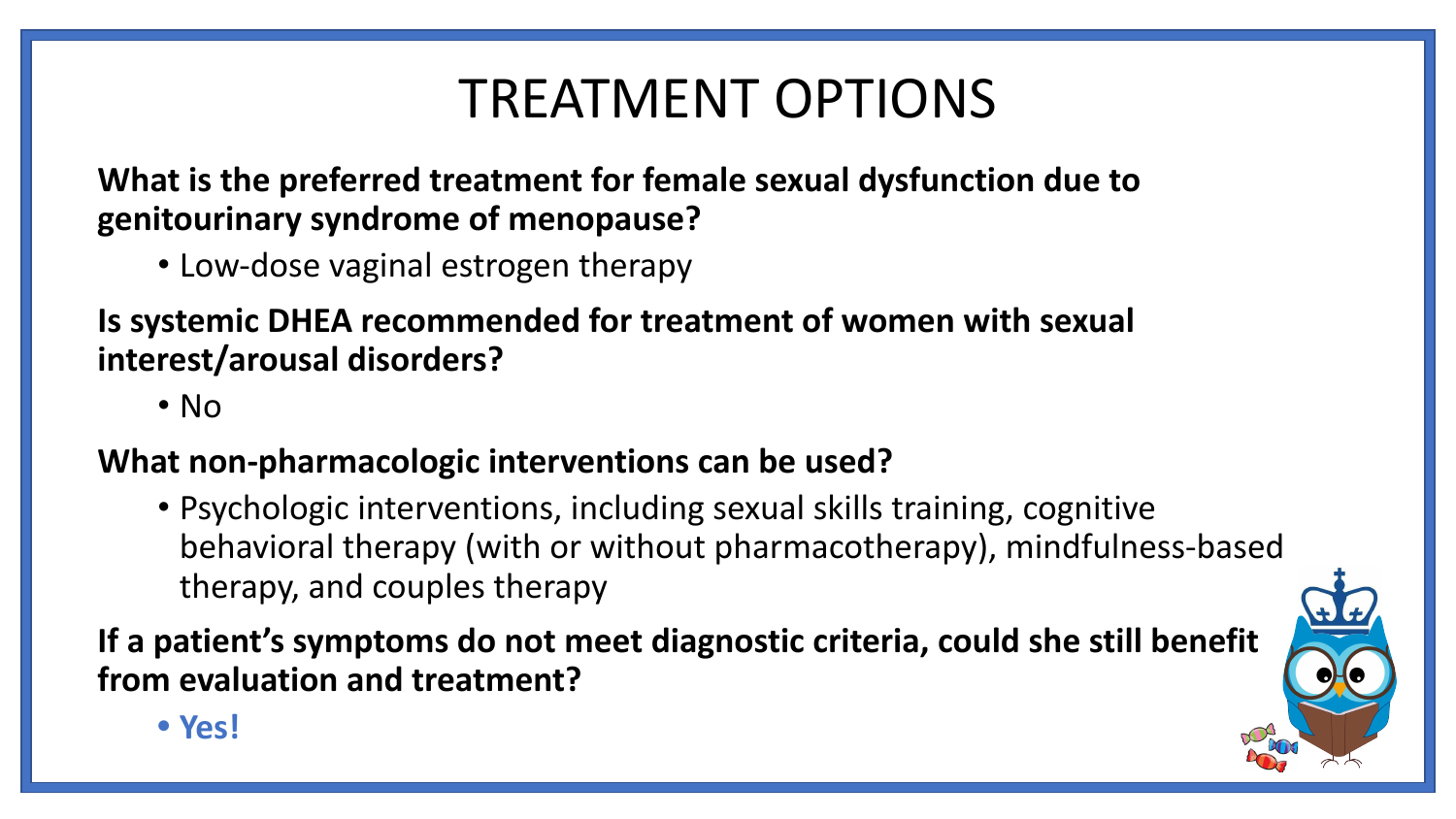## SOCIAL DETERMINANTS OF HEALTH

#### Survivors of childhood sexual abuse (CSA)

- Higher risk for sexual dysfunction
- Sexual shame has been noted as a strong influence for sexual dysfunction for this population
- Treatments that aim to reduce sexual shame may improve sexual function for survivors of CSA

Trauma-informed care helps all aspects of your patient's health.

Always screen your patients for both current and past abuse.

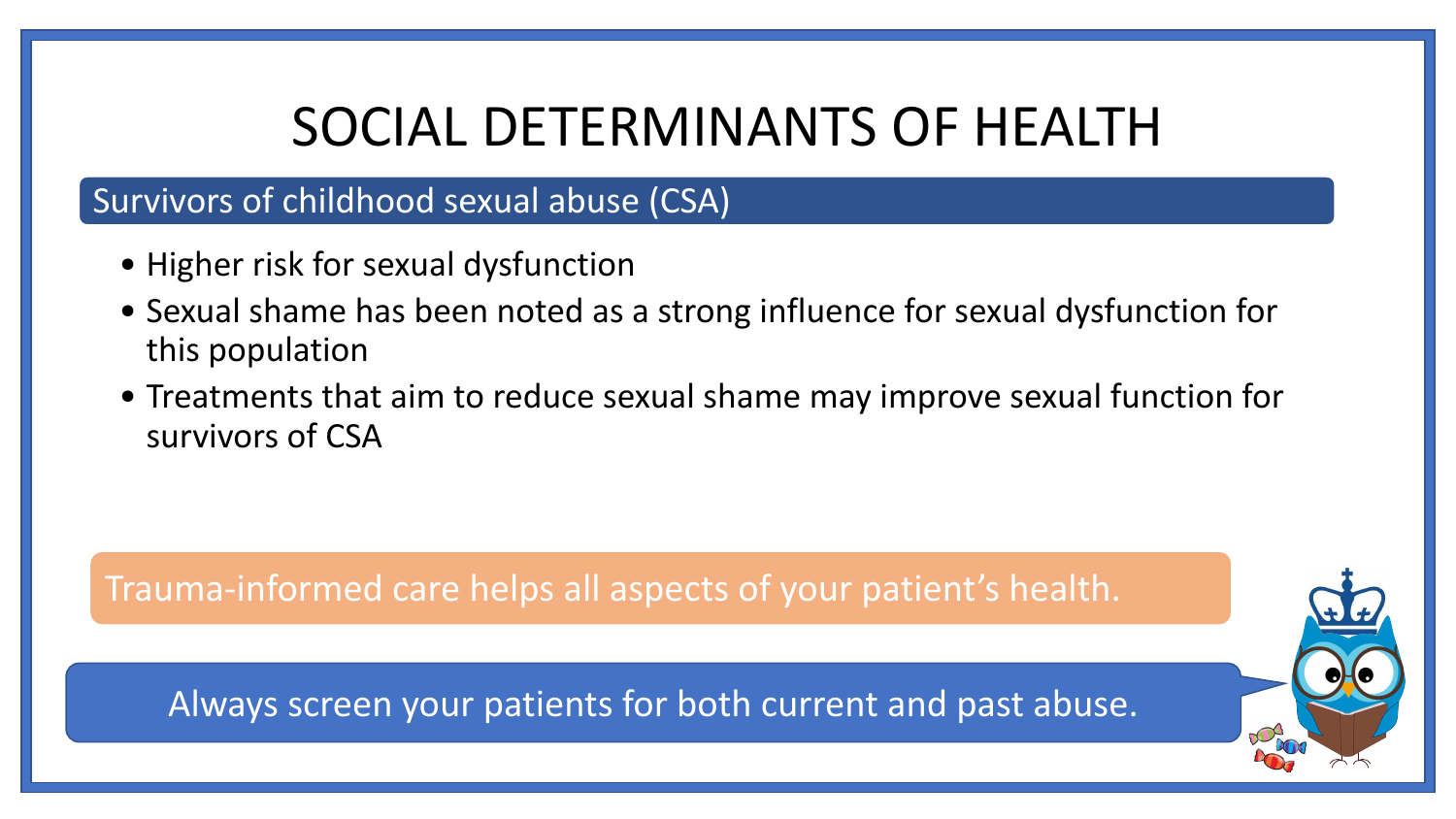## EPIC .PHRASE

#### **BBonFSDScreen**

#### Description: Screening for Female Sexual Dysfunction

The patient was screened for female sexual dysfunction and she screened \*\*\*. She \*\*\* other sexual concerns.

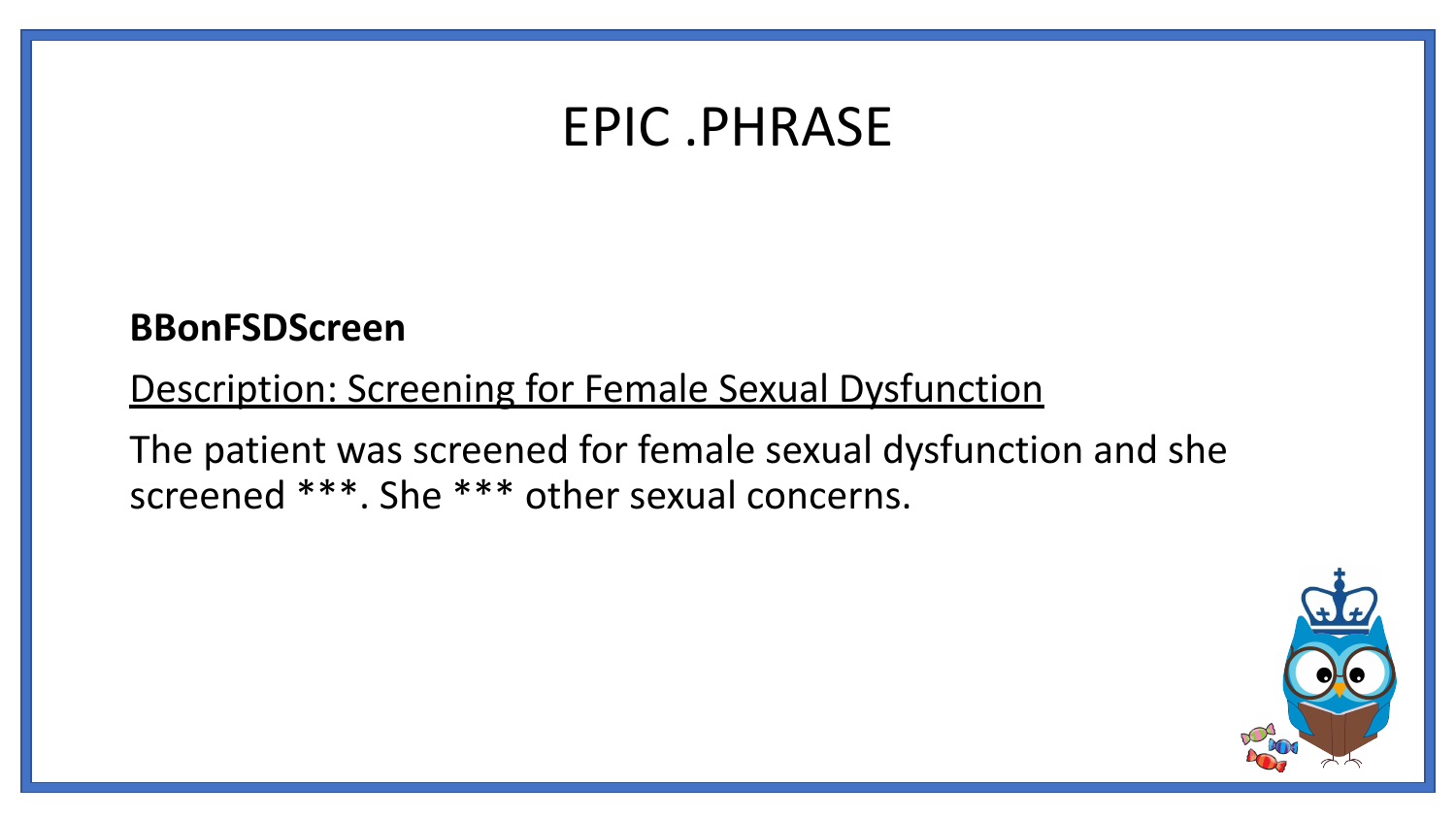## CODING AND BILLING

### **•ICD-10 Code**

- F52.22
	- Female sexual arousal disorder

#### **• CPT Code**

- 99214
	- Office or other outpatient visit for the evaluation and management of an established patient, which requires at least two of these three key components:
		- A detailed history; a detailed examination; medical decision making of moderate complexity.
		- Counseling and/or coordination of care with other physicians, other qualified health care professionals, or agencies are provided consistent with the nature of the problem(s) and the patient's and/or family's needs.
		- Usually, the presenting problem(s) are of moderate to high severity.
		- Typically, 25 minutes are spent face-to-face with the patient and/or family.